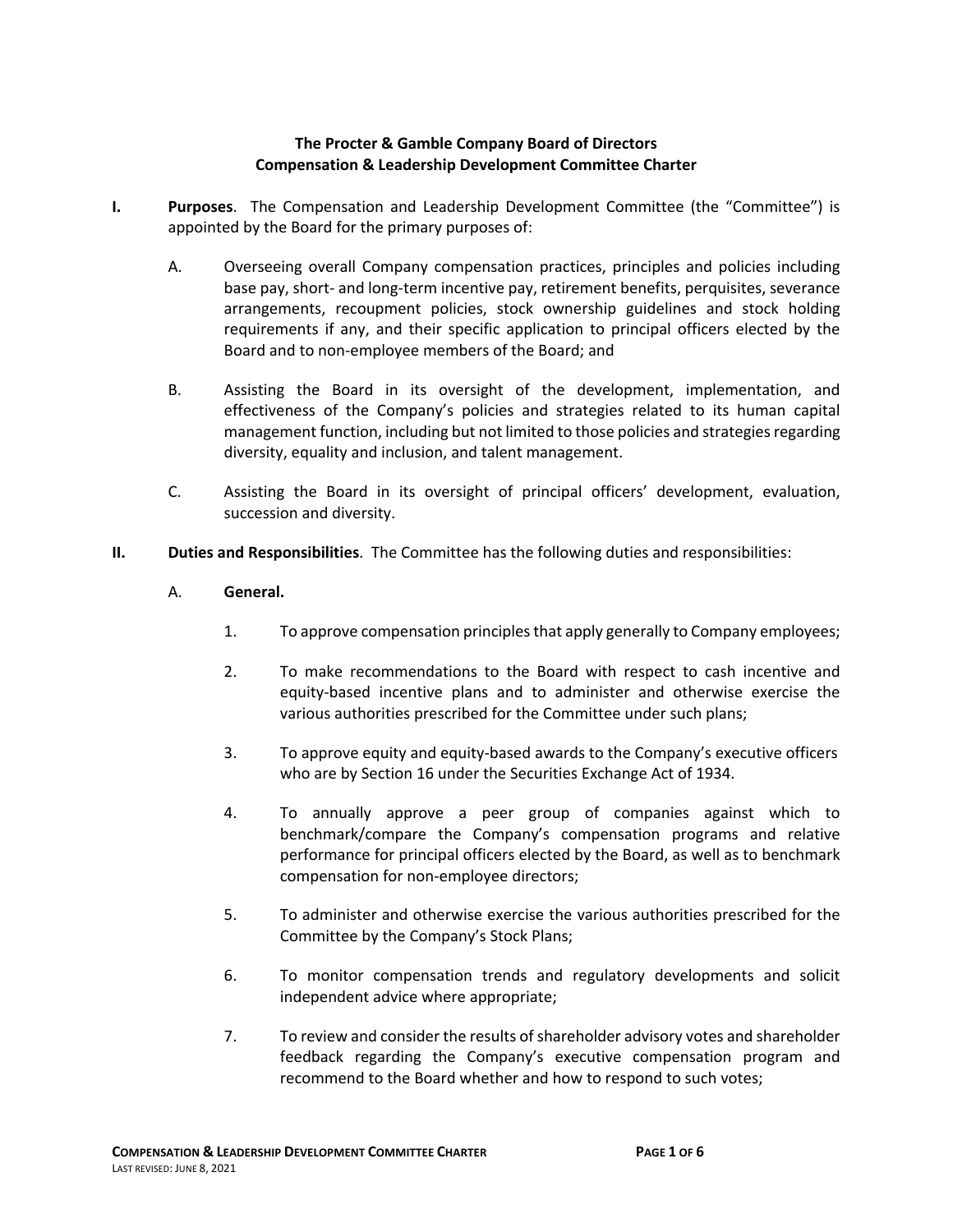- 8. To recommend to the Board whether to have an annual, biannual or triennial advisory shareholder vote regarding executive compensation ("say-on-pay vote"), considering the results of the most recent shareholder advisory vote on frequency of say-on-pay vote required by Section 14A of the Securities Exchange Act of 1934;
- 9. To review shareholder proposals related to executive compensation matters and recommend to the Board how to respond to such proposals;
- 10. To conduct an annual assessment for determining if any of the Company's compensation-related practices result in potential material risk to the Company, including incentive and commission arrangements at all levels;
- 11. To review and discuss with management the Compensation Discussion and Analysis (the "CD&A") and related disclosures to be included in the Company's proxy statement and annual report on Form 10-K by the rules and regulations of the Securities and Exchange Commission (the "SEC") and based on such review and discussion, determine whether to recommend to the Board that the CD&A be so included.;
- 12. To fulfill any disclosure, reporting, or other requirements imposed on or required of Compensation Committees of public companies by the SEC, New York Stock Exchange ("NYSE") or other applicable laws, rules and regulations, as the foregoing may be amended from time to time;
- 13. To approve and oversee the application of the Company's risk mitigation policies including recoupment, hedging and pledging prohibitions, and equity administration;
- 14. To determine stock ownership guidelines and stock holding requirements, and periodically review compliance by principal officers and non-employee members of the Board;
- 15. To periodically discuss with management the development, implementation and effectiveness of the Company's policies and strategies relating to its human capital management function, including but not limited to those policies and strategies regarding diversity, equality and inclusion, and talent management;
- 16. To perform any other activities as the Committee deems appropriate, or as are requested by the Board, consistent with this Charter, Company By-Laws and applicable laws and regulations; and
- 17. To maintain and update, as appropriate, this Charter, which will be published on the Company's website.

#### B. **Principal Officers.**

1. To regularly review and approve compensation-related actions for principal officers of the Company elected by the Board (see also special additional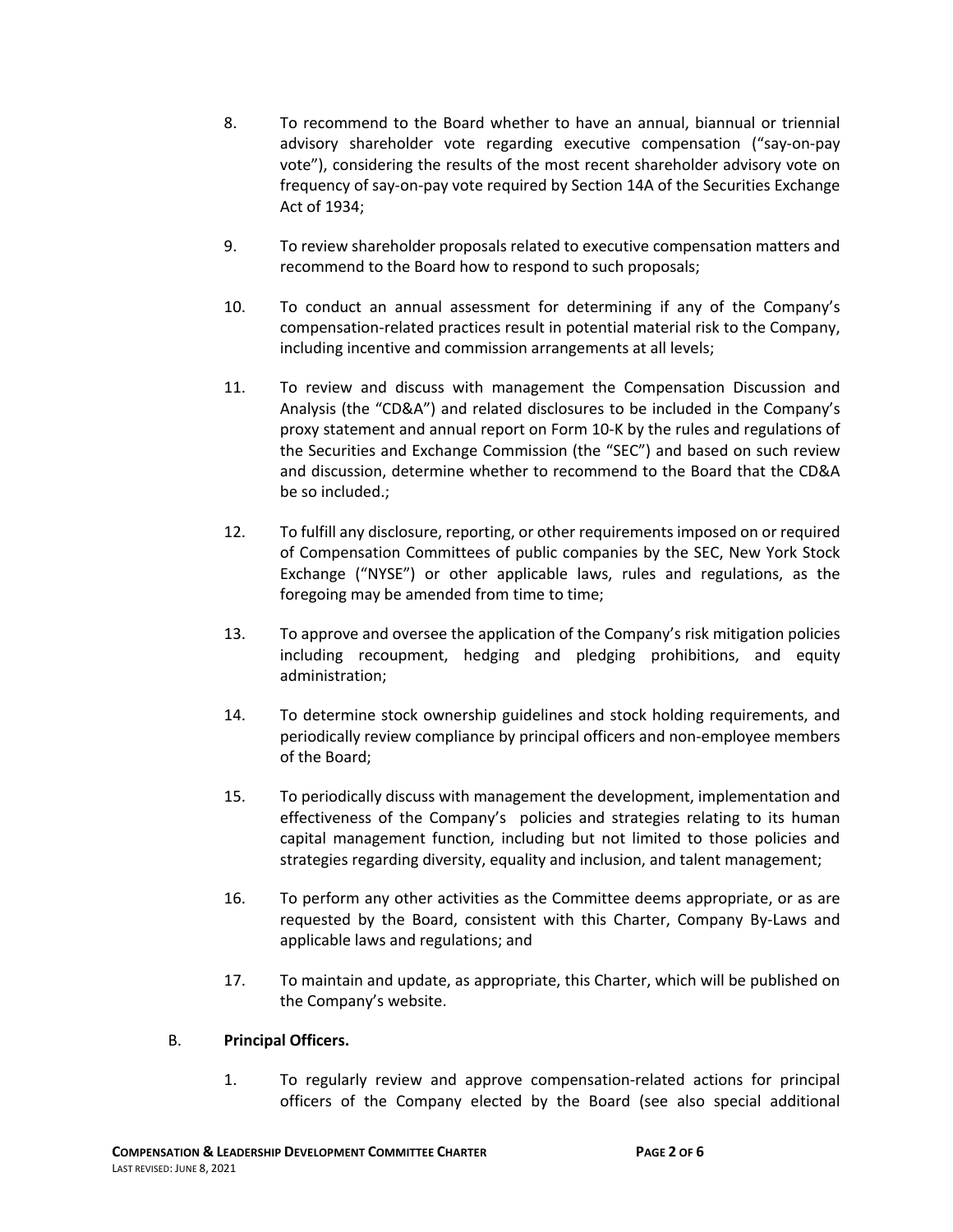responsibilities with respect to the Chief Executive Officer in II.C. below);

- 2. To review and approve compensation arrangements with any individual who will be made offers to join the Company as a principal officer elected by the Board;
- 3. To review and approve or make recommendations to the Board regarding all special benefits, perquisites, and severance protections for principal officers and any individual who is or will be made an offer to join the Company as a principal officer elected by the Board. The Committee shall periodically review existing arrangements with the Company's principal officers for continuing reasonableness and appropriateness, and approve or make recommendations to the Board regarding any amendment thereto, as it deems appropriate in its sole discretion; and
- 4. To review the performance, development and leadership capabilities of principal officers and other key executives and assist the non-employee members of the Board in the development of principal officer succession and continuity plans.

## C. **Chief Executive Officer.**

- 1. To review and approve performance goals and objectives relevant to the Chief Executive Officer's compensation;
- 2. To evaluate the performance of the Chief Executive Officer considering the approved goals and objectives;
- 3. To set the base salary, short-term, and long-term incentive compensation of the Chief Executive Officer based on the Company's performance, and the Committee's evaluation of competitive compensation practices and the Chief Executive Officer's performance in achieving the goals established for the position by the Committee; and
- D. **Non-Employee Directors.** To regularly review and evaluate the compensation program for non-employee Directors and, as appropriate, recommend changes to the Board.

#### **III. Membership, Structure and Operations**

#### A. **Appointment and Removal of Members.**

1. *Appointment.* At the first meeting of the Board following the annual meeting of shareholders, the non-employee members of the Board will, by resolution, designate the members of the Committee, which shall consist of not fewer than three (3) members. The Board may also appoint additional members from time to time throughout the year.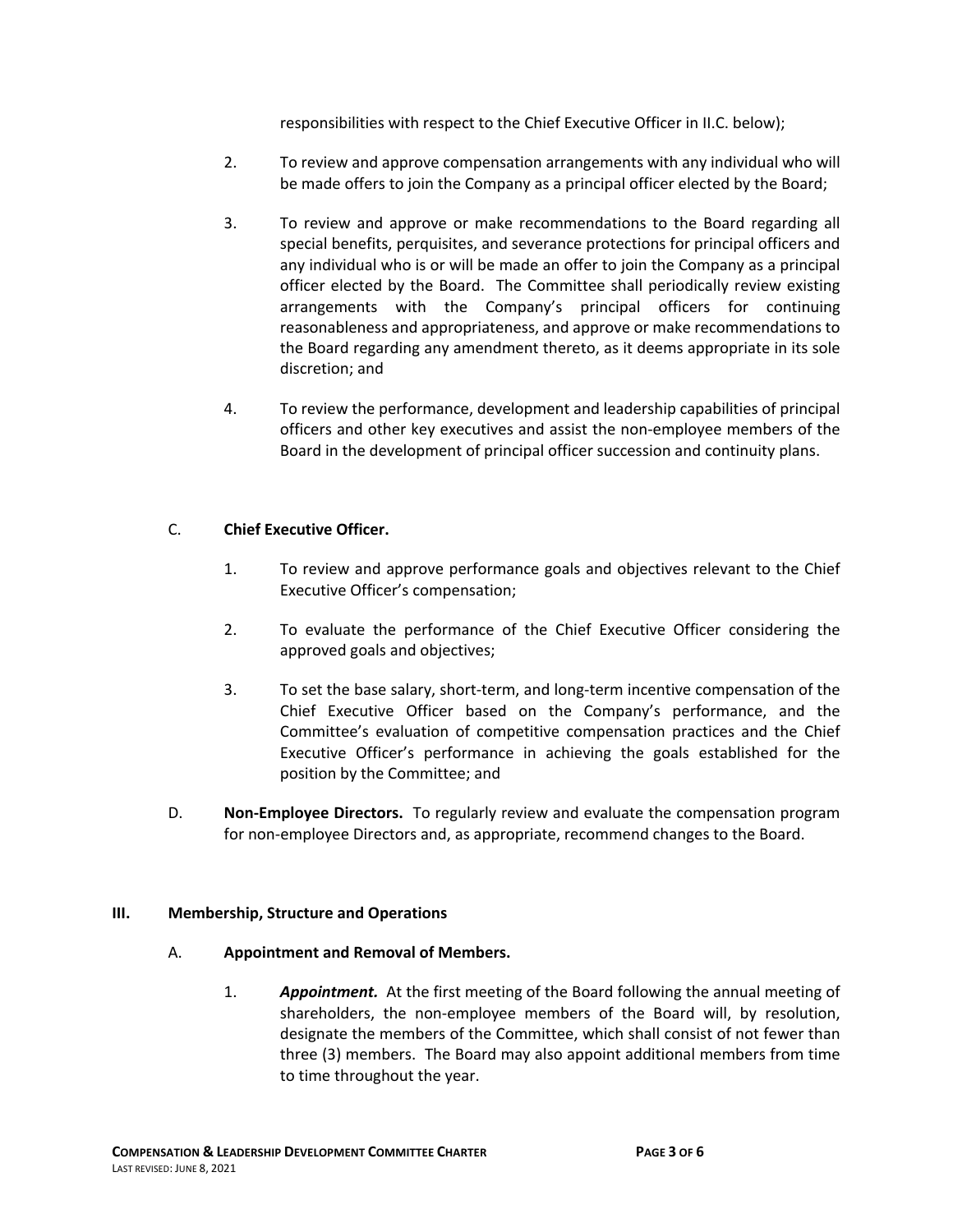- 2. *Removal.* The Board may remove a member from the Committee at any time; provided, however, that if removing a member or members of the Committee would cause the Committee to have fewer than three (3) members, then the Board must at the same time appoint enough additional members to the Committee so that the Committee will have at least three (3) qualified members.
- B. **Member Qualifications.**To be a member of the Committee, a Board member must meet the following requirements:
	- 1. S/he must have, or obtain within a reasonable period after his/her appointment to the Committee, familiarity with the key issues relevant to the work of the Committee.
	- 2. S/he must be independent as determined by the Board in accordance the Company's Corporate Governance Guidelines, NYSE listing standards and applicable regulations.
	- 3. S/he must qualify as an independent "non-employee director" within the meaning of Rule 16b-3 under the Securities Exchange Act of 1934.
	- 4. Any action taken by the Committee during a period in which one or more of the members subsequently is determined to have failed to meet the membership qualifications shall nevertheless constitute duly authorized actions of the Committee and shall be valid and effective for all purposes, except to the extent required by law or determined appropriate by the Committee to satisfy regulatory standards.

#### C. **Appointment and Removal of Committee Chair.**

- 1. *Appointment.* At the time the Board appoints members of the Committee, the Board also will appoint one of the members to act as Chair of the Committee. In addition to chairing meetings of the Committee, the Chair will be the liaison to Company management and will be responsible for setting the agenda for meetings, reporting to the Board and being available, as appropriate, to engage with shareholders on compensation-related matters and answer questions at annual meetings of shareholders. The Chair may temporarily delegate his or her responsibilities to another member of the Committee if s/he is not available to perform them.
- 2. *Removal.* The Chair of the Committee may be removed by the Board at any time, provided that a new Chair is appointed by the Board at the same time.
- D. **Quorum.** A majority of the Committee will constitute a quorum.
- E. **Voting.** Each member of the Committee will have one vote.
- F. **Required Vote.** Action may be taken with the approval of a majority of the Committee present at a duly constituted meeting. Actions may be taken without a meeting with the affirmative vote or approval of all members of the Committee.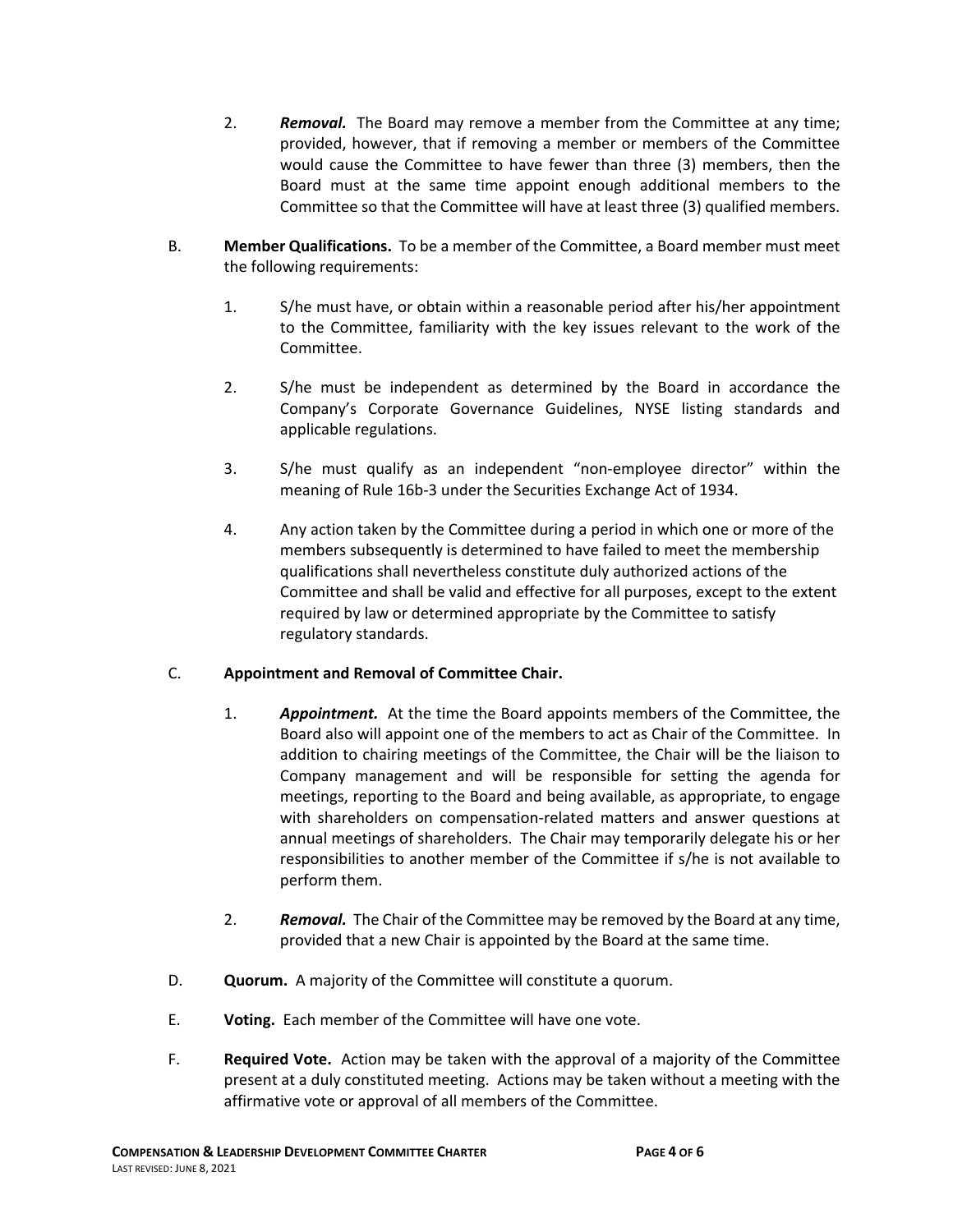G. **Delegation.** Except where otherwise prohibited, the Committee may delegate to a subcommittee or to the Chair the right to hear and determine any issue (whether specific or general) on behalf of the whole Committee, and the Committee may also delegate administrative tasks to employees of the Company; provided, however, that no such delegation can alter the fundamental duties and responsibilities of the Committee. Further, setting compensation of the Chief Executive Officer and other principal officers cannot be delegated to Company management.

# H. **Meetings.**

- 1. *Frequency.* Unless the Committee determines that fewer meetings are required in any Company fiscal year, Committee will meet at least four (4) times per year.
- 2. *Calling of Meetings.* The Committee will meet at the request of any member of the Committee, at the time specified in the request.
- 3. *Form of Meetings.* Meetings may be in person or by telephone or other form of interactive real time electronic communication.
- 4. *Notice of Meetings.* Notice of meetings will be given to each member, normally at least one day before the meeting. Any meeting at which all members are present will be a duly called meeting, whether notice was given.
- 5. *Participation in Meetings.* The Committee may include in its meetings members of the Company's management, other members of the Board, or third parties; provided, however, that at least once per year the Committee will meet, without the Chief Executive Officer or other employees of the Company present, to discuss any matters that the Committee deems appropriate including compensation matters pertaining to the Chief Executive Officer.
- 6. *Reporting to the Board.* At the next meeting of the Board after any Committee meeting, the Chair or his/her nominee will provide the Board with a report on the matters addressed at the Committee meeting.
- **IV. Use of Advisors**. The Committee will have sole discretion to select, direct, and, if appropriate, terminate any compensation consultant, legal counsel, or other advisor (each individually referred to as an "advisor") that the Committee deems necessary to assist in performing the responsibilities and duties included in this charter and otherwise delegated by the Board.
	- A. **Independence Analysis and Disclosure.** The Committee will consider the independence of any advisor to the Committee in accordance with SEC, NYSE, or other applicable laws, rules and regulations, as the foregoing may be amended from time to time. If the Committee retains an advisor that the Committee has determined has a conflict of interest, the Committee will comply with SEC, NYSE or other applicable disclosure requirements.